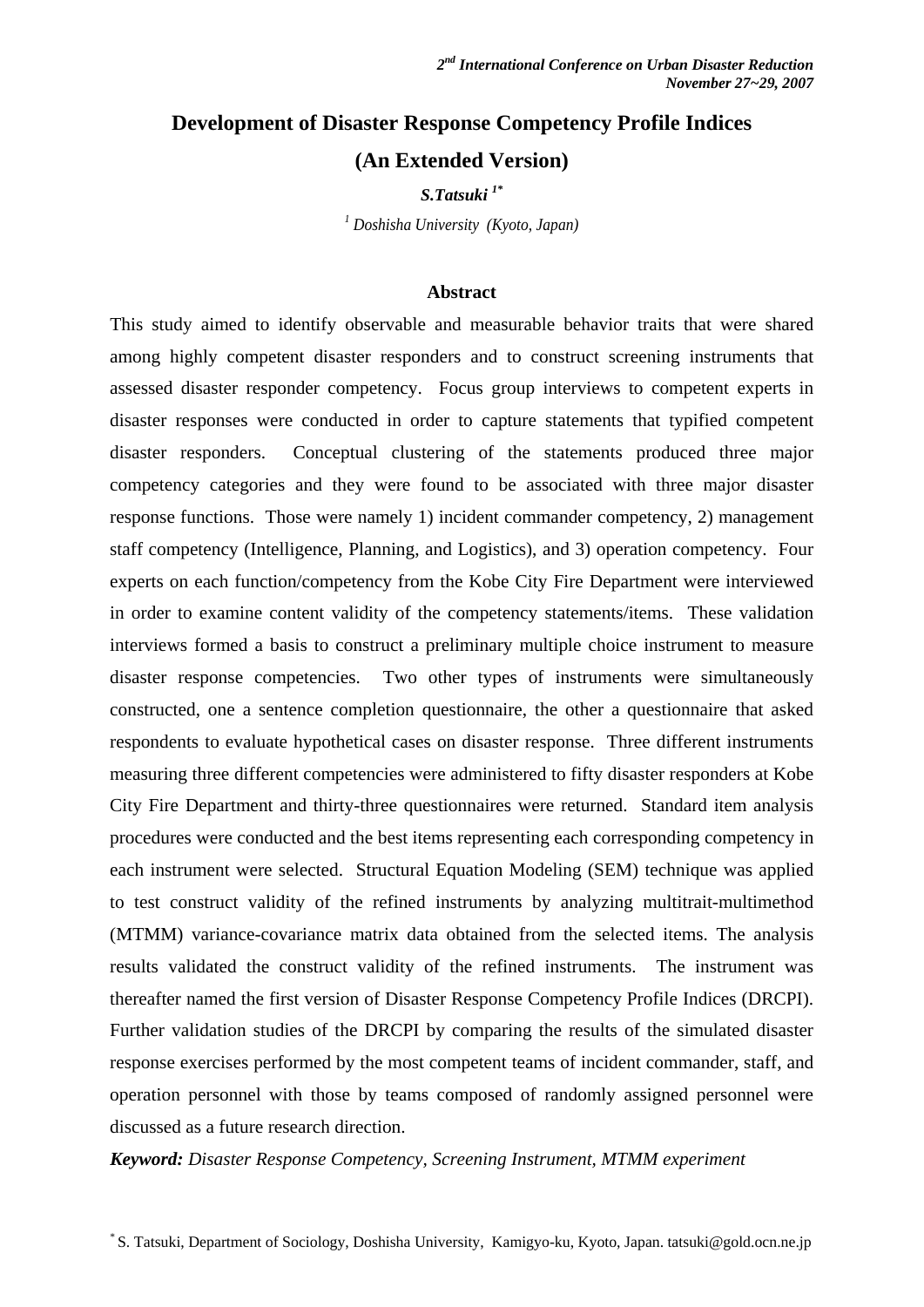### **1. Introduction**

This study aimed to identify observable and measurable behavior traits that were shared among highly competent disaster responders and to construct screening instruments that assess disaster responder competencies. At the first stage of the study, a group of seven expert emergency responders were invited to a focus group session. They had had experiences in effectively managing such emergency situations as the 1995 Kobe earthquake at the response and recovery phases, the prevention of the spread of BSE in Japanese cattle herds and the recent bird flu epidemic. Their statements were transcribed and conceptual clustering of the statements was conducted on the basis of semantic affinity. Three major mutually exclusive semantic clusters were formed. The first cluster consisted of competency statements related to job execution and attention to keeping an operational unit intact under any circumstance. The second cluster was characterized by statements related to information, intelligence and personnel as well as logistics planning. The third cluster contained statements related to organizational decision making. In order to relate these conceptual clusters to the standard emergency management functions, the Incident Command System was used as a template guideline. This revealed that the first cluster corresponded with operation competency, the second cluster management staff competency, and the third cluster incident commander competency.

In order to cross-validate the conceptual clustering and the functional interpretation of those competencies, four Kobe City Fire Department experts on each of the operation, management staff and incident commander functions were interviewed. These crossvalidation interviews supported the three competencies as were extracted from the focus group session to be crucial in their work as operation personnel officer, management staff or incident commander on site or at the emergency operation center.

### **2. Method**

Out of the above validation interviews, preliminary multiple choice items were produced to measure disaster response competencies. The instrument consists of three subscales; ten items were selected for operation (see Table 1), ten for management staff (see Table 2), and twelve for incident commander competency (see Table 3). Its response options were "Almost never true", "Usually not true", "It depends/Undecided", "Usually true", and "Almost always true".

Two other types of instruments were simultaneously constructed; one a rating scale and the other a free-answer questionnaire. The rating scale questionnaire presented two particular responses/judgments made by each of operation personnel officers, management staff members, and incident commanders. Respondents were asked to evaluate each of those responses/judgments as being "Appropriate", "Appropriate if certain conditions are met", "Not appropriate if certain conditions exist", or "Not appropriate".

The free-answer questionnaire asked respondents to describe their own action as an operation personnel officer, a management staff and an incident commander in a hypothetical largescale mountain fire incident. The first three scenarios were prepared for operation personnel, the next two for management staff, and the last three for the incident commander (see Table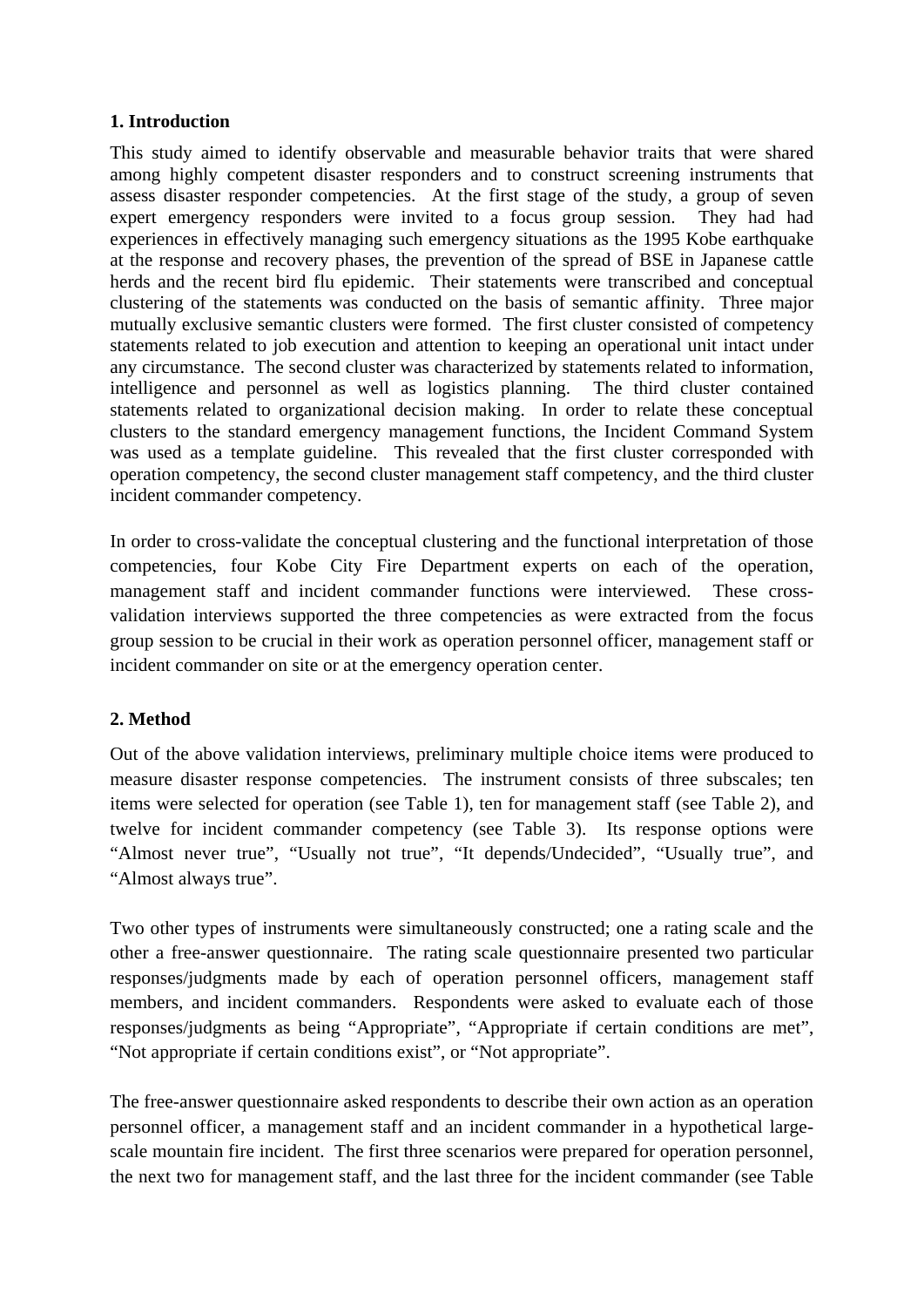5). The hypothetical scenarios presented in both rating and free-answer instruments were drawn partly from the interviews from Kobe City Fire Department experts as well as from ethnographic interviews with the 1995 Kobe earthquake emergency responders<sup>1</sup>.

The above three different instruments measuring three different competencies were administered to fifty disaster responders belonging to the Kobe city fire department and thirty-three questionnaires were returned. Return rates were equivalent among the three major disaster response functions: Eight questionnaires were returned from operation personnel officers, eight from management staffs, eight from field level incident commanders, and nine from emergency operation center level incident commanders.

#### **3. Results and Discussion**

#### **3.1 Multiple-Choice Scale**

Multiple-choice responses to thirty-two competency items (ten items for operation, ten for management staff and twelve for incident commander competencies) were analyzed using Dual/Optimal Scaling method (Nishisato, 1982), which was a kind of principal component analysis of categorical data. Like principal component analysis that provides optimized item weights or loadings by means of eigenvalue decompositions of item variance-covariance matrix, Dual scaling analysis produces an eigenvalue for each solution and its internal consistency reliability estimate as well as response option weights which maximizes the internal consistency reliability of a given item set. Unlike principal component analysis, however, Dual Scaling can detect both linear and non-linear relations that exist in the data set (Nishisato, 2007).

**Multiple Choice Scale for Operation Competency:** The ten-item operation competency scale showed a clear unidimensional structure (the first eigenvalue 4.746 being far bigger than the second eigenvalue 2.189) with high internal consistency reliability (Cronbach's alpha=.877). Ten operation competency items and their corresponding option weights were illustrated in Table 1. In general, a linear relation appeared between the successive response categories that were ordered from "Never true" and "Usually not true" through "It depends/Undecided" to "Usually true" and "Almost always true" on one hand, and corresponding Dual-Scaled response weights on the other. Exceptions were found in items 2 (I report my situation at every critical point when I engage in a mission), 3 (I make my own judgment about what I can do in the current circumstances), 6 (I can summarize aloud what is going on at the operation site), and 8 (I hang around and play with my team mates outside of the workplace). In these four items, higher operation competency responses were divided in a bipolar or non-linear manner. For example, item 2 (I report my situation at every critical point when I engage in a mission) elicited some competent respondents' choosing "Almost always true" while the others chose "Usually not true". These consistent bipolar/nonlinear response patterns characterized response patterns to items 3, 6, and 8 as well. Both linear and bipolar/nonlinear response pattern information was used to calculate the operation competency scale's high internal consistency reliability.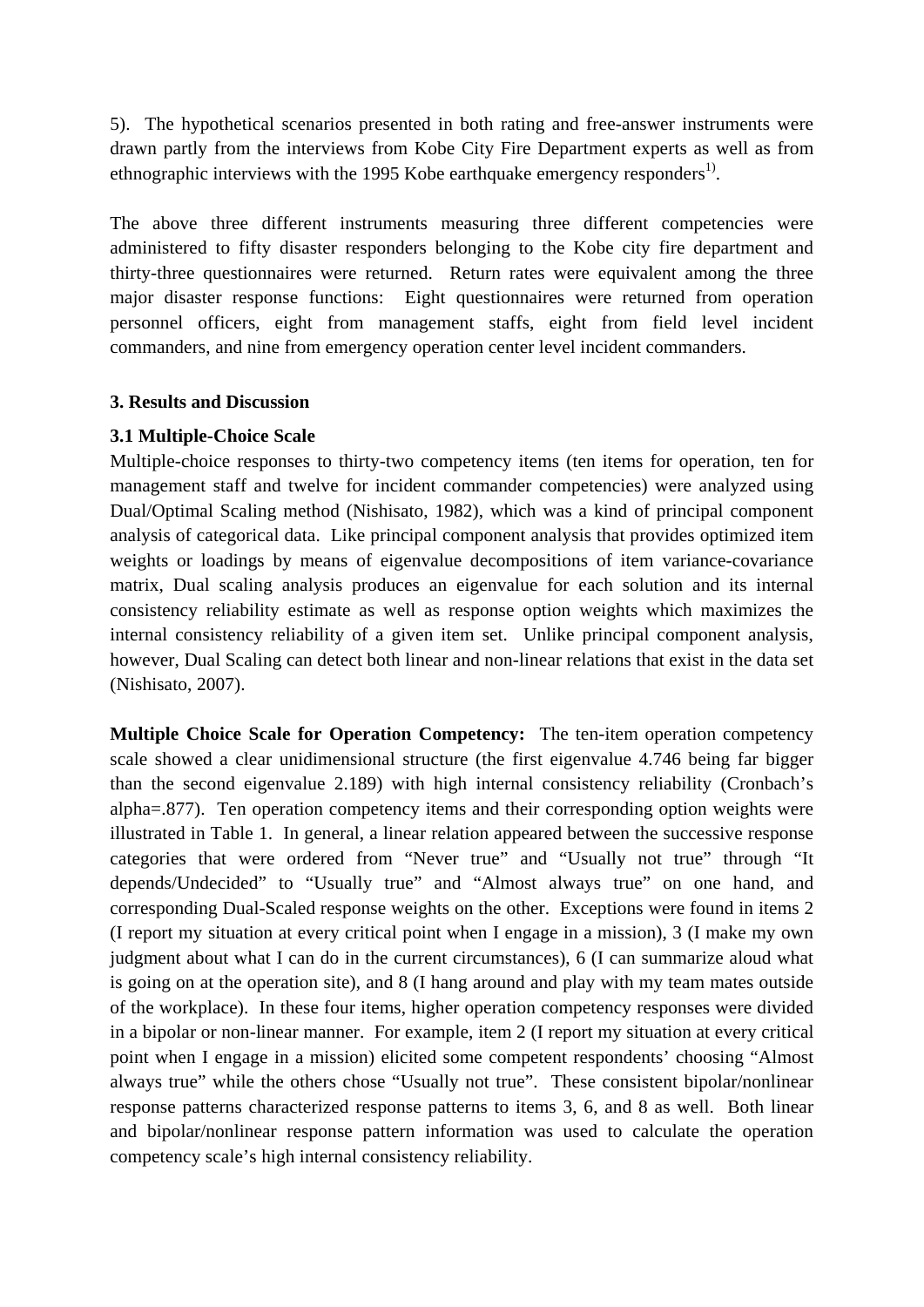========================================= Insert Table 1 (Operation Competency MC Scale Results) =========================================

**Multiple Choice Scale for Management Staff Competency:** Dual Scaling analyses were conducted on the ten-item management staff competency scale. The analyses produced two solutions with the first solution with eigenvalue 5.054 (Cronbach's alpha=.891) and the second 3.168 (Cronbach's alpha=.760). The first solution assigned option weights in such a way that the weights were linearly associated with corresponding ordered categories. The second solution assigned higher positive weights to moderate responses such as "It depends/Undecided" and "Usually true" while both extreme responses such as "Usually not true" and "Almost always true" received negative values. Both solutions were kept for the final multitrait-multimethod confirmatory factor analyses. As will be discussed in the below, confirmatory factor analyses supported that the second rather than the first solution showed convergent validation with two other measures for management staff competency. Second solution response option weights for ten management staff competency items were therefore listed in Table 2.

================================================ Insert Table 2 (Management Staff Competency MC Scale Results) ================================================

**Multiple Choice Scale for Incident Commander Competency:** Dual Scaling analysis of the twelve incident commander competency items produced the first eigenvalue of 6.385 and its corresponding Cronbach's alpha 0.920 while the second eivenvalue was 5.707 and the Cronbach's alpha .900. The first solution linearly assigned option weights in accordance with the order of successive categories where "Almost never true" or "Usually not true" were assigned large negative values while "Almost always true" consistently received large positive values. The Dual-Scaled option weights for each of the twelve incident commander competency items were presented in Table 3.

================================================= Insert Table 3 (Incident Commander Competency MC Scale Results)

=================================================

#### **3.2 Rating Scale**

 In analyzing rating responses to hypothetical cases, the respondents' function (e.g., operation, management staff, or incident commander) was used as a criterion variable in order to explore particular response options that were associated with a given function. If items took values and the criterion variables were categorical, discriminant analysis would have been used. However, item responses and the criterion variable were both categorical in the current data set. Therefore, canonical correlation analysis of categorical data, one of Dual Scaling options, was employed (Nishisato, 1980). In this analysis, four functions were treated as criterion categorical variables while rating responses ("Appropriate", "Appropriate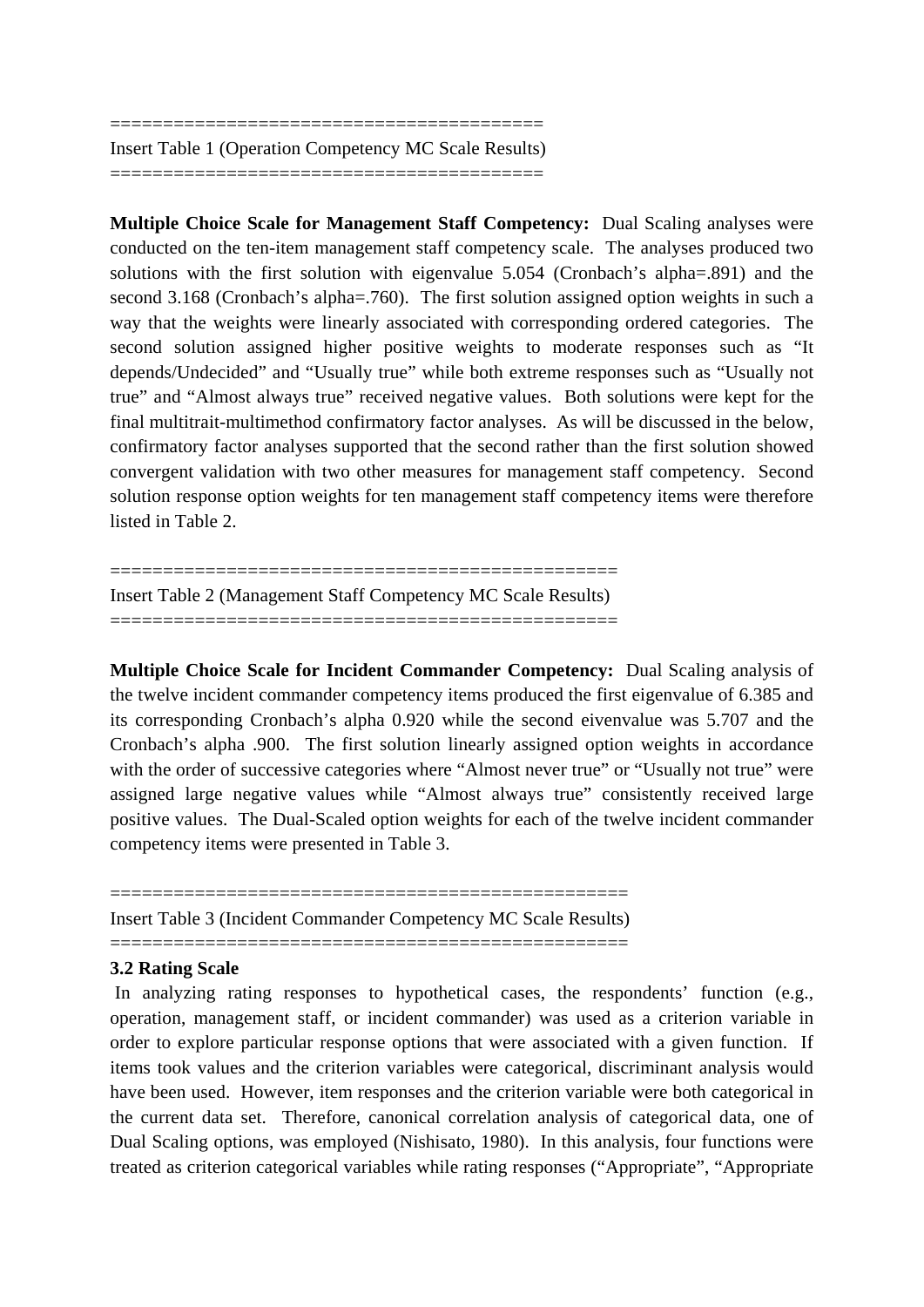if certain conditions are met", "Not appropriate if certain conditions exist", or "Not appropriate") to six hypothetical cases were treated as predictor categorical variables. This Dual Scaling analysis produced three dimensional solutions where the first solution (eigenvalue 3.104, Cronbach's alpha .775) assigned a large positive value for operation, the second (eigenvalue 2.364, Cronbach's alpha .659) both field and headquarter incident commander, the third solution (eigenvalue 2.179, Cronbach's alpha .618) management staff functions.

With regard to hypothetical situation responses (see Table 4), approval of the first two judgments (an operation officer suggesting to his superior about the replacement of an inexperienced doctor conducting triage and stopping a family member from dashing frantically into her burning house instead of engaging in fire-extinguishing activities) showed high positive loadings at the first solution which characterized operation competency. Reserved approval of the next two cases (management staff informing the incident commander about a nearby business leader residence and approving a veteran fire fighter being in charge instead of an inexperienced field commander) showed large positive loadings on the third solution along with that for management staff function. Disapproval of an incident commander parroting the municipality head's advice as the incident action plan as well as conditional approval of the incident commander persuading his team member to socialize more with his team members outside of workplace characterized incident commander function on the second solution. Those key option weights that characterized each function were printed in bold in Table 4.

========================== Insert Table 4 (Rating Scale Results) ==========================

#### **3.3 Free-Answer Scale**

A series of a large-scale mountain fire scenarios was created, in which eight scenes were prepared to elicit critical judgments. At each scene, respondents were asked to describe what action or judgment they would make as operation personnel, management staff or incident commander. Their free-answer responses were then conceptually clustered and key response categories for each scene were created as shown in Table 5. These response categories were treated as dummy variables where a value of 1 was assigned to "yes" and 0 to "no" for a given response category/dummy variable. Responses to 21 yes-no (1 or 0) categories were then factor analyzed with varimax rotation. The four factor structure was chosen because of its high interpretability. Response category factor loadings were presented in Table 5.

One set of operation-related actions were loaded high on the first factor and their factor loadings were printed in bold. Those actions included asking for a direction and conveying it to the team and engaging in an action plan as a part of the unified operation units upon arrival to the incident site as well as calming down an excited member with a nonthreatening manner when the member panicked at the site. The other set of operation-related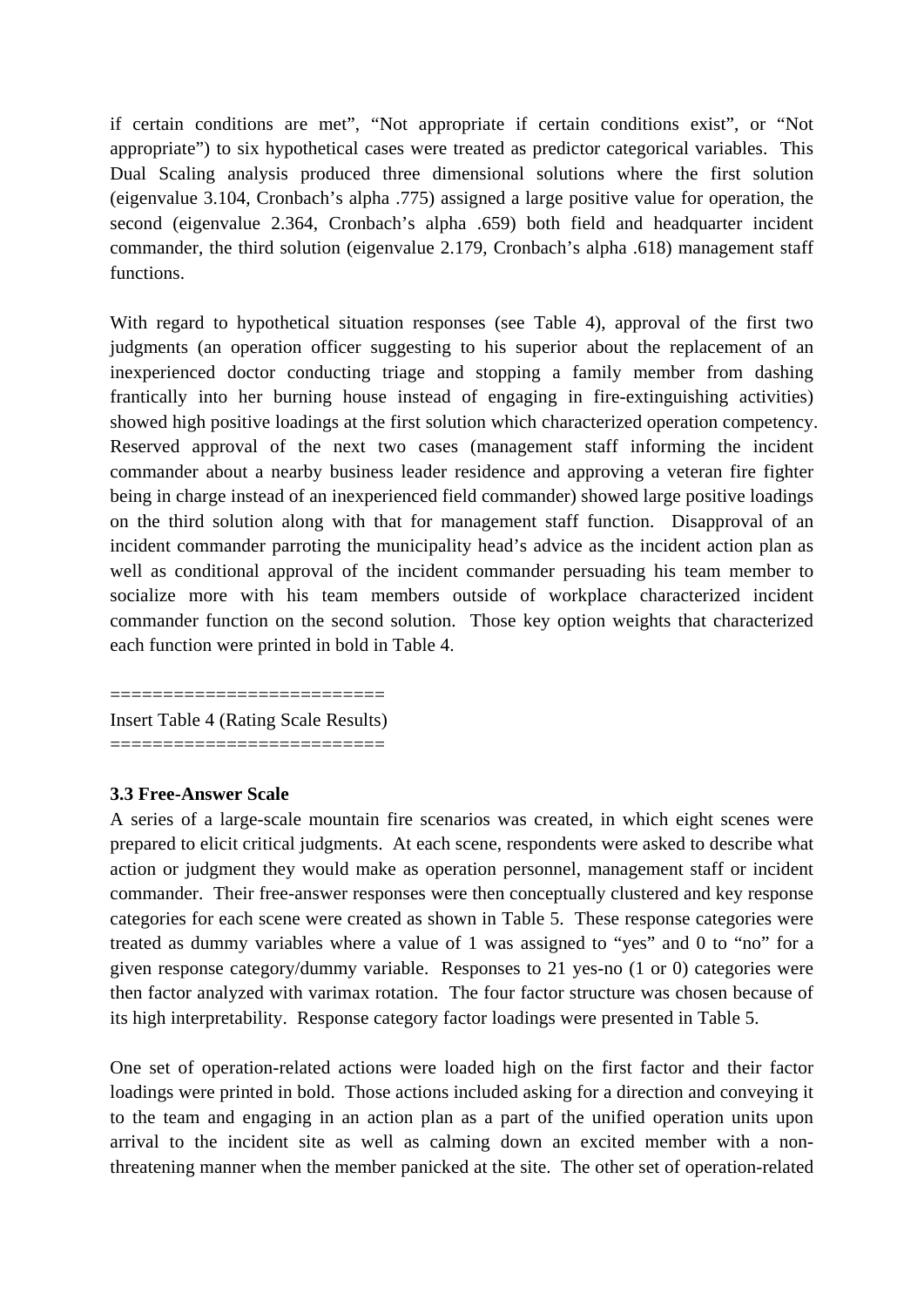responses were loaded high on the third factor. Those included judgments to act or stand by as a unit as well as to solve difficulties by the team unit alone.

Most of the management-staff-related actions were loaded high on the second factor. Those included establishing the command structure before responding to equipment requests from an operation team, contacting and assisting the commander who seemed to have lost grasp of the common operational picture. Examining the seriousness of the situation when the team was separated and lost the communication with the rest of operation units also loaded high on the same factor.

Incident-commander-related actions loaded high on the fourth factor. Those actions included firmly pursuing the planned mission while maintaining command control in face of citizen protests against the operation as well as giving simple and clear directions for team control when taking a command with newly assigned team units.

============================== Insert Table 5 (Free Answer Scale Results)

==============================

#### **3.4 Multitrait-Multimethod Confirmatory Factor Analysis**

Structural Equation Modeling (SEM) technique was applied to conduct confirmatory factor analysis for testing if the multitrait-multimethod (MTMM) structure fitted the observed variance-covariance matrix obtained from three measures on three different competencies. The MTMM structure assumed that each observed measure was influenced only by the corresponding trait and method factors and that the measure was not affected by any other trait or method factors. The overall goodness of the fit between the MTMM model and the data can be statistically analyzed by means of goodness-of-fit Chi-squared test: When pvalue exceeds 5% in the goodness-of-fit test, then one cannot reject the hypothesis that the model fit the data. The Chi-squared statistic for the current MTMM model was 29.189 (*df*=25) and its p-value was .256 suggesting that the MTMM model fitted the data very well. Figure 1 illustrates the confirmatory factor analysis results of the MTMM structure fitted to the observed data.

===========

Insert Figure 1

===========

The MTMM structure implies that although different methods were employed to measure a given trait, the trait measures showed convergence in what they aimed to capture. At the same time, a measure for a given trait was demonstrated as being influenced only by the targeted trait and by the employed method and thus was clearly discriminated from the other traits or method factors. Both convergence and discrimination supported the construct validity of the instruments developed by the current study. Among the three instruments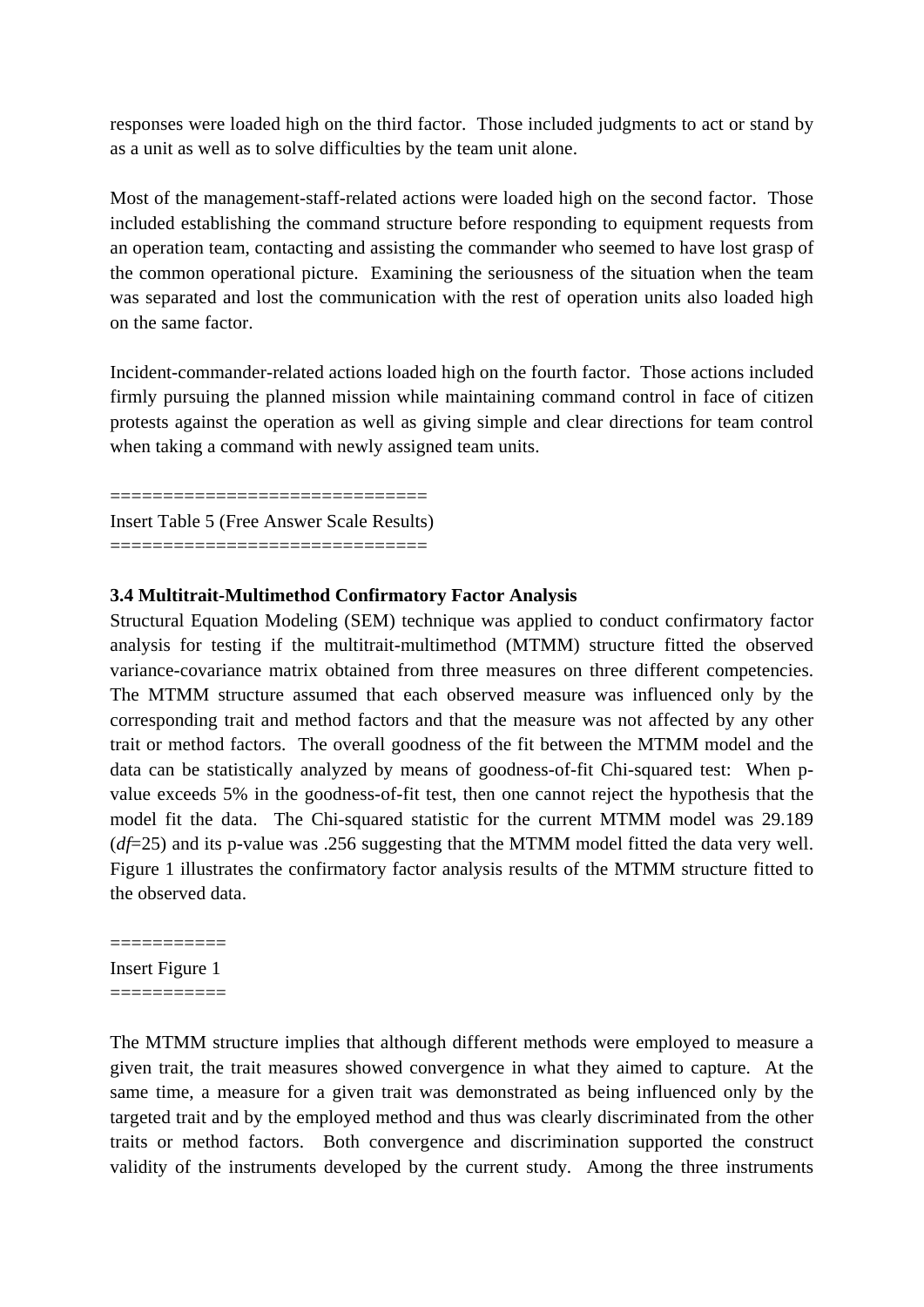developed for the study, the free-answer instrument required intensive coding work after data collection and thus was not practical for a large sample survey. As for the rating scale, because positions or functions of thirty three particular experts at Kobe city fire department were used as the criterion to select characteristic rating responses associated with each function (e.g., operation, management staff, or incident commander), the generalizability of function-specific rating responses still remains to be validated through further study. In contrast, the multiple-choice questionnaire scales showed high to moderate internal consistency reliabilities and their content validity was supported by the preceding focus group interview study. It is therefore concluded that the multiple-choice instrument which was thereafter named the first version of the Disaster Response Competency Profile Indices (DRCPI) should be used for application studies.

It should be noted again that the Dual Scaling second solution score was chosen as the multiple-choice measure for the management staff competency. This was due to the fact that the MTMM model using the first solution for the management staff competency showed lesser fit: The Chi-squared was 40.136 (*df*=25) and its p-value was .028 suggesting to reject the hypothesis that the model fitted to the data. Akaike's Information Criterion (AIC) index was 80.136 as opposed to the final model whose AIC was 69.189. Similarly, Root Mean Square Error of Approximation (RMSEA) was .138 while that for the final model was .072. In each index, the lesser value, the better fit it indicates.

The Dual Scaling first solution of management staff items assigned linear option weights to successive response categories (ordered from "Never true" and "Usually not true" through "It depends/Undecided" to "Usually true" and "Almost always true") and those who chose a very decisive answer key (i.e. "Almost Always True") to each question received high total scores. In comparison, those who opted for more modest or restrained responses (i.e., "It Depends/Undecided" or "Usually True") scored high on the second solution. Comparison of mean scores by functions on the first and the second solutions revealed that operation was the highest on the first solution while staff recorded the highest on the second solution. It should be reminded that all multiple-choice competency measure items were collected from focus group interviews with expert emergency responders and that the incident command system was used as a conceptual framework to cluster those items into three function categories. This may suggest that such aspects of management staff competency as information, intelligence and planning capabilities were more clearly demonstrated by operation officers rather than management staff members at the Kobe city fire department. Furthermore, Kobe city management staff seemed to engage in a kind of assistantship practices. In the free-answer questionnaire, management staff was characterized by such non-directive judgments as establishing contacts (a weight of 0.568) and assisting the ineffective commander (a weight of 0.397) rather than directly pointing out the commander's inappropriate decisions. In the case in which the on-site team requested more equipment, Kobe city management staff members at the emergency operation center were unlikely to respond to the request (a weight of -0.661) and rather were likely to halt the request until the higher rank commander arrived on the site (a weight of 0.595). It was, therefore, considered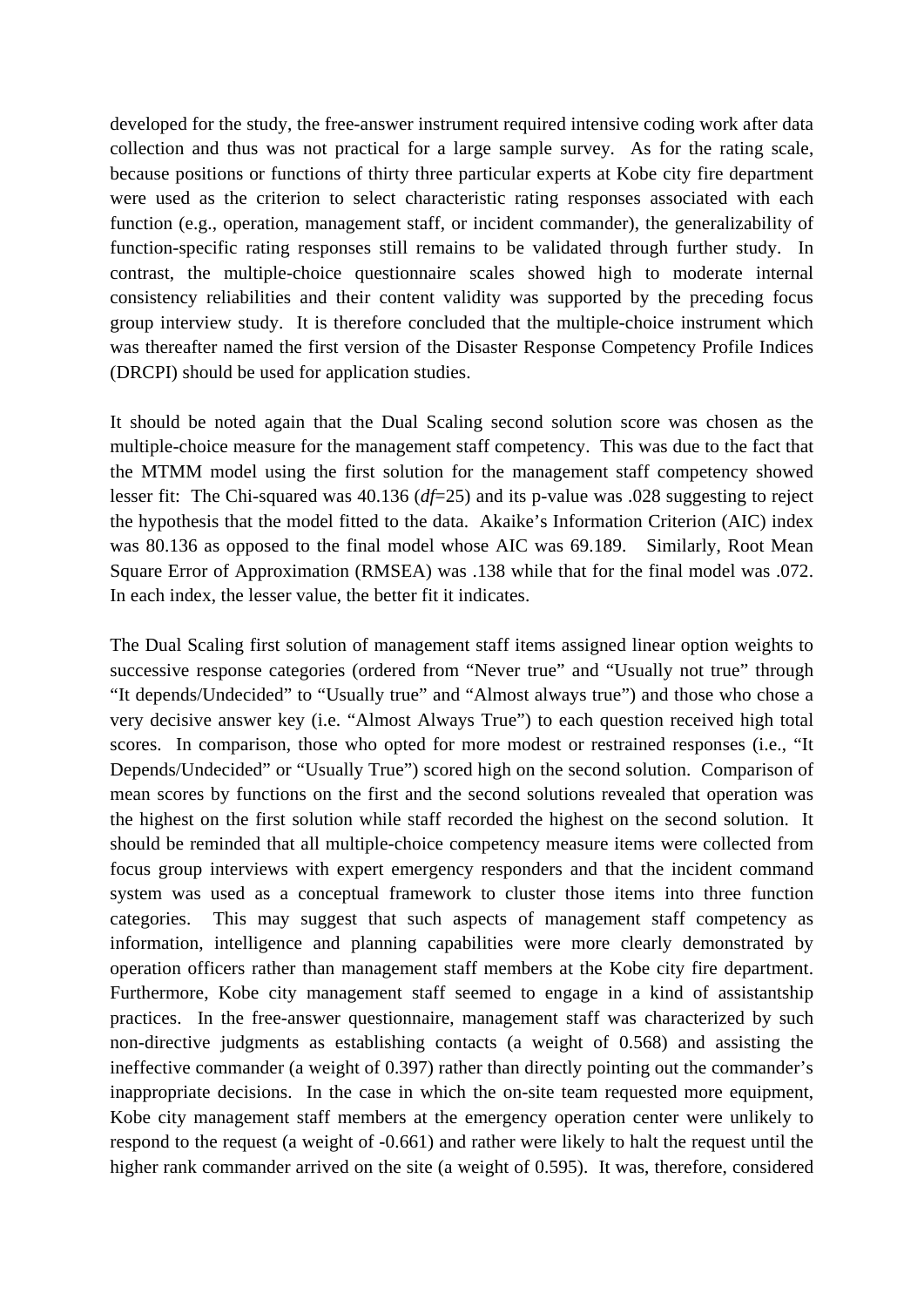that the second solution score as well as the rating and free-answer measures consensually captured a type of assistantship as the management staff common trait and that operation personnel held operation as well as strategic planning aspect of management staff competencies. In order to solve these issues, a criterion that was not based on work positions but on actual performance was needed. When competency items for each function showed high convergence with behavioral- or performance-based criterion measures in controlled experimental settings, the external validity of the competency measures would be well established.

### **4. Conclusion**

Based on the content analyses of focus group interviews with expert emergency responders, the statements that typified the experts' judgment or behaviors were clustered based on the semantic affinity. In order to further clarify the functional definitions of experts' statements, the notion of North-American-born Incident Command System was introduced as a template to guide conceptual clustering process. In the end, three different functions of experts' competencies were abstracted. Those were operation, management staff and incident commander competencies. The study constructed three different types of operational measures for each of the abstracted competency. The current study demonstrated the construct validity of the emergency responding function competency measures by means of MTMM confirmatory factor analyses using a sample of thirty-three practicing fire department officers at Kobe city. The three distinct competencies were clearly discriminated and, at the same time, three different operational measures of the same competency were evidenced by high convergence. Among the three measures developed for the current study, the thirty three item multiple-choice measure, hereafter named the Disaster Response Competency Profile Indices (DRCPI), was recommended for future application studies.

Limitation on the external validity or the generalizability of the DRCPI was discussed. This was mainly due to the particularity in emergency practices shared among the sampled fire fighters who did not necessarily follow exactly the same style of emergency management structure as the incident management system. It was obvious that more research efforts were needed in order to examine the external validity of the DRCPI. A future research direction, therefore, includes investigating the predictive validity of the instrument. This will be achieved by comparing the results of the simulated disaster response exercises performed by the most competent team as measured by the DRCPI with those by teams that are composed of randomly assigned subjects. This type of simulation experiments could utilize performance-based rather than work-position-based criterion to evaluate the external validity of the scale.

#### **References**

-

Nishisato, S. (1980) Dual Scaling and Its Applications. Toronto: University of Toronto Press.

 $<sup>1</sup>$  The author deeply thanks Mr. Yasuyuki Urata who used his expertise in ethnographic interview with the</sup> 1995 Kobe Earthquake emergency responders and created both rating and free-answer instrument items.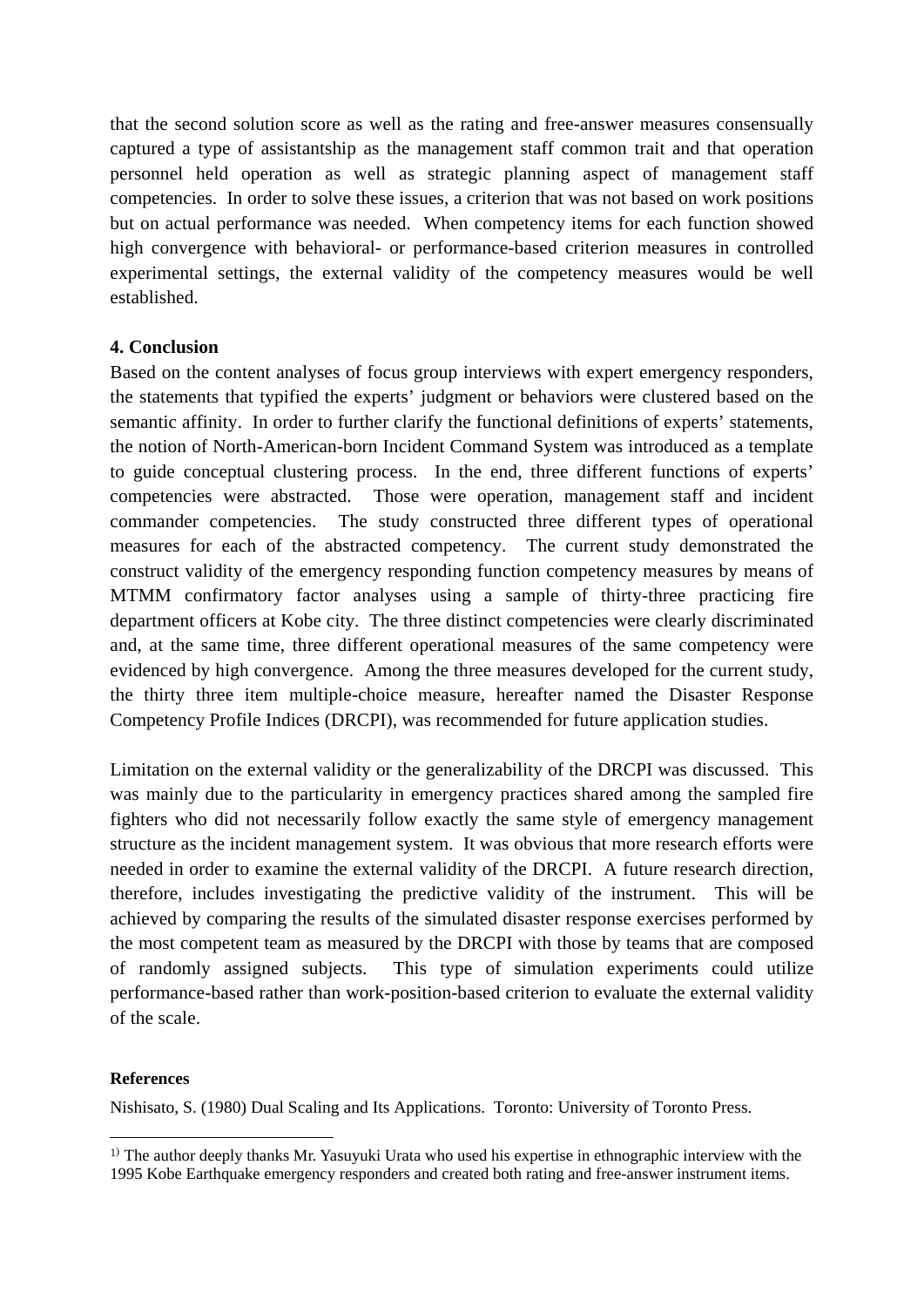# Table 1 Operation Competency Items and Their Dual-Scaled Option Weights

|     |                                                                                        | <b>Response Options and Their Weights</b> |                  |                |                    |          |        |
|-----|----------------------------------------------------------------------------------------|-------------------------------------------|------------------|----------------|--------------------|----------|--------|
|     | <b>Operation Competency Items</b>                                                      | Almost                                    |                  | Usually        | It Depends Usually |          | Almost |
|     |                                                                                        | Never                                     |                  | Not True       | /Undecide True     |          | Always |
| 1)  | I not only do what I am told to do, but also initiate my own action if necessary.      |                                           | $\overline{0}$   | $-0.669$       | $-0.909$           | $-0.171$ | 0.547  |
| 2)  | I report my situation at every critical point when I engage in a mission.              |                                           | $\boldsymbol{0}$ | $\overline{0}$ | 0.279              | $-0.909$ | 0.607  |
| 3)  | I make my own judgment about what I can do in the current circumstances.               |                                           | $\overline{0}$   | 0.677          | $\overline{0}$     | $-0.971$ | 0.718  |
| 4)  | I know the direction toward which operation teams as a whole are geared.               |                                           | $\theta$         | $-1.655$       | $-0.680$           | 0.004    | 1.006  |
| 5)  | I judge what my team can do according to the entire operation plan.                    |                                           | 0                | $\overline{0}$ | $-1.343$           | $-0.515$ | 0.777  |
| 6)  | I can summarize aloud what is going on at the operation site.                          |                                           | 0                | $\overline{0}$ | 0.415              | $-0.811$ | 0.785  |
| (7) | I am prepared to come to work at any time.                                             |                                           | $\Omega$         | $\overline{0}$ | $-0.565$           | $-0.617$ | 0.556  |
| 8)  | I hang around and play with my team mates outside of the workplace.                    | $-0.233$                                  |                  | $-0.208$       | 0.482              | $-0.101$ | 0.192  |
| 9)  | I grasp the skill of each team member.                                                 |                                           | 0                | $\overline{0}$ | $-1.097$           | $-0.601$ | 0.787  |
|     | 10) I make suggestions to my superior about matters that are beyond my job description |                                           | 0                | $-1.244$       | 0.072              | 0.176    | 0.852  |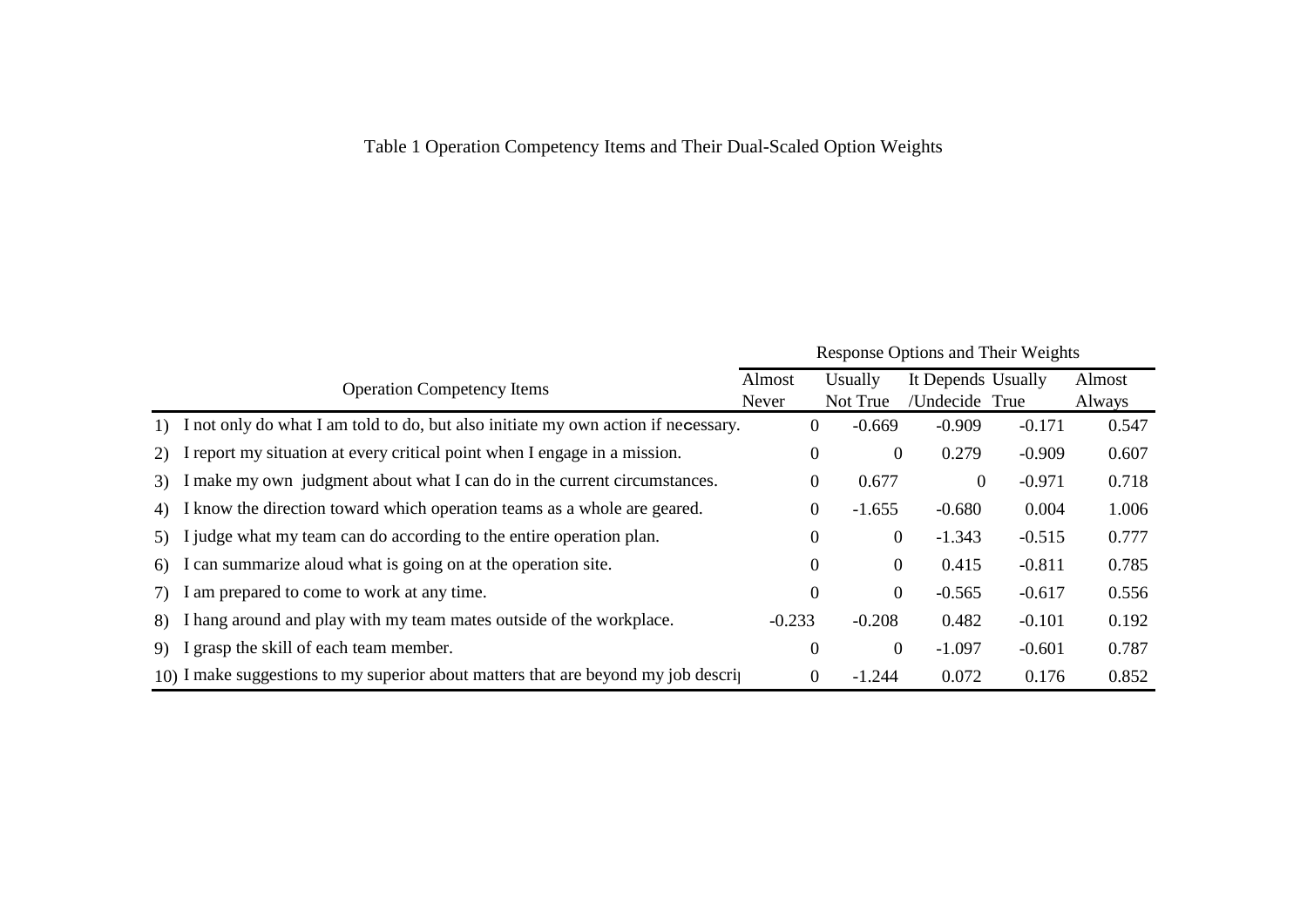Table 2 Management Staff Competency Items and Their Dual-Scaled Option Weights btained from the Second Solution

|                                          |                                                                                                                               | Response Options and Their Weights |                     |                          |                 |                       |
|------------------------------------------|-------------------------------------------------------------------------------------------------------------------------------|------------------------------------|---------------------|--------------------------|-----------------|-----------------------|
| <b>Management Staff Competency Items</b> |                                                                                                                               | Almost<br>Never<br>True            | Usually<br>Not True | It Depends<br>/Undecided | Usually<br>True | Almost<br>Always True |
| 1)                                       | I use my own imagination to prepare for any possible risks in the situation.                                                  | $\boldsymbol{0}$                   | $-2.020$            | $-0.417$                 | 0.580           | $-0.549$              |
| 2)                                       | I prioritize the management of such time consuming matters as personnel and<br>vehcles before I make other on site decisions. | $\overline{0}$                     | $\boldsymbol{0}$    | $-0.108$                 | 0.283           | $-0.558$              |
| 3)                                       | I communicate the information thinking how its recipients will react.                                                         | $\boldsymbol{0}$                   | $-0.512$            | 0.206                    | 0.435           | $-0.983$              |
| 4)                                       | I sort and summarize varous information provided at the time of crisis.                                                       | $\Omega$                           | $\Omega$            | $-0.756$                 | 0.548           | $-0.737$              |
| 5)                                       | I pick up the most critical information according to the crisis situation.                                                    | $\Omega$                           | $\Omega$            | 0.947                    | 0.187           | $-0.667$              |
| (6)                                      | I have an expert knoledge and understand professional jargon in emergency<br>situation.                                       | $\overline{0}$                     | $-1.665$            | 0.431                    | 0.170           | $-0.677$              |
| 7)                                       | I can explain the situation effectively to those who have different backgrounds from<br>me.                                   | $\overline{0}$                     | $-1.784$            | 0.727                    | 0.180           | $-0.789$              |
| $ 8\rangle$                              | I can fully utilize personnel and material resources both within and outside the<br>organization that I belong to.            | $\boldsymbol{0}$                   | $-1.066$            | 0.629                    | $-0.289$        | $-0.617$              |
| 9)                                       | I keep my cool so that I can make rational judgements about the situation.                                                    | $\boldsymbol{0}$                   | $-2.162$            | 0.494                    | 0.357           | $-0.783$              |
|                                          | 10) I make suggestions to my superior commander when it is nesessary.                                                         | $\theta$                           | $\boldsymbol{0}$    | $\Omega$                 | 0.254           | $-0.145$              |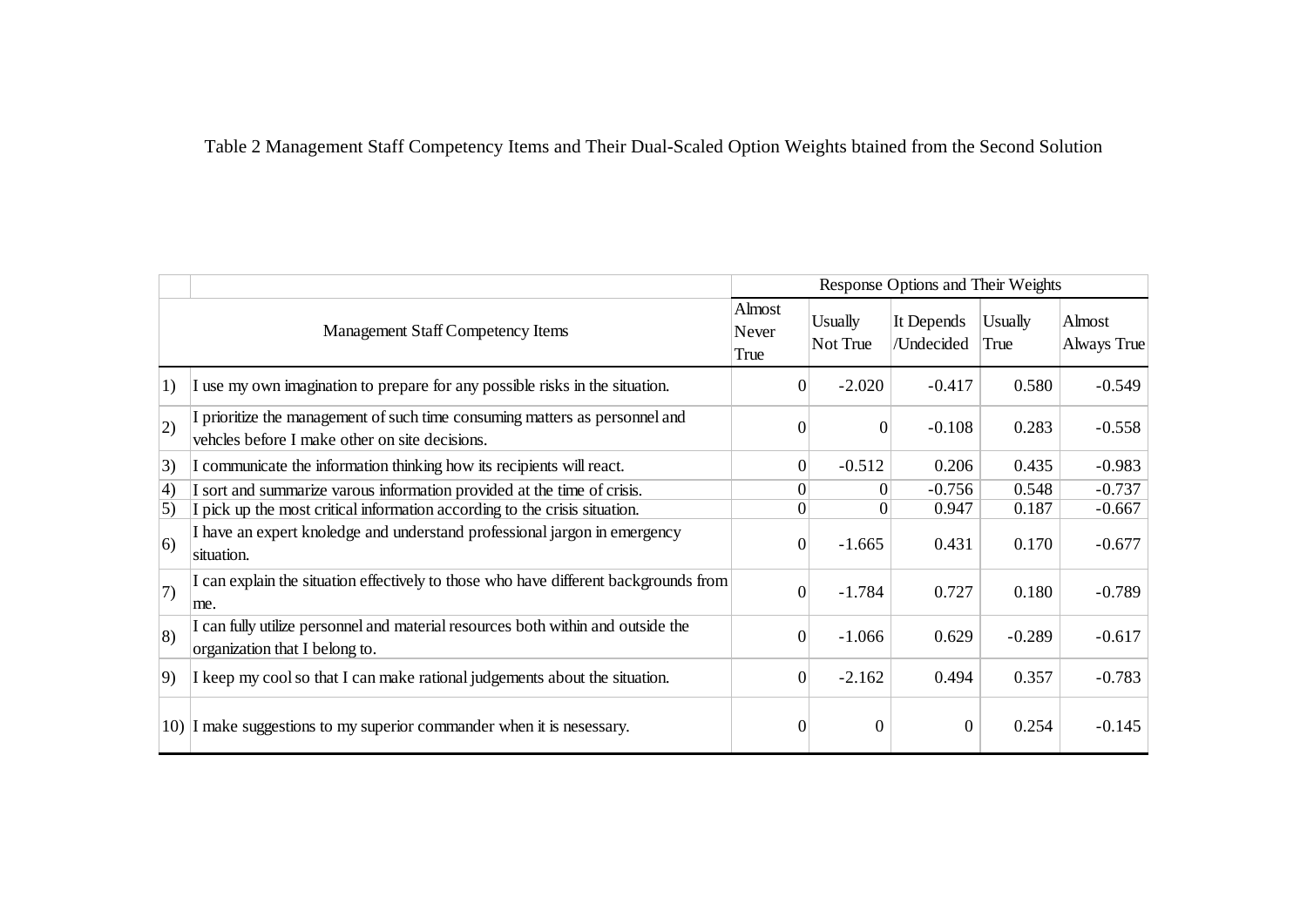# Table 3 Incident Commander Competency Items and Their Dual-Scaled Option Weights

|                  |                                                                                                     | Response Options and Their Weights |                  |                                                   |          |                          |
|------------------|-----------------------------------------------------------------------------------------------------|------------------------------------|------------------|---------------------------------------------------|----------|--------------------------|
|                  | <b>Incident Commander Competency Items</b>                                                          | Almost<br>Never True True          |                  | Usually Not It Depends Usually<br>/Undecided True |          | Almost<br>Always<br>True |
| 1)               | I make quick decisions for the entire organization.                                                 | $\overline{0}$                     | $-2.751$         | $-1.285$                                          | $-0.237$ | 0.988                    |
| 2)               | I can understand where the situation is moving to and grasp a bird's<br>eye view of the operations. | $\Omega$                           | $-2.751$         | $-1.095$                                          | $-0.178$ | 0.687                    |
| 3)               | I can move the entire operation under my command.                                                   | 0                                  | $-2.751$         | $-0.715$                                          | $-0.026$ | 0.801                    |
| $\left(4\right)$ | I can control the situation and act as a commander in chief.                                        | $\overline{0}$                     | $\theta$         | $-1.164$                                          | $-0.380$ | 0.773                    |
| 5)               | I can keep my cool when I make decisions in an emergency<br>situation.                              | $\Omega$                           | $\boldsymbol{0}$ | $-0.971$                                          | $-0.097$ | 1.035                    |
| 6)               | I can delegate those parts of the operation that are clearly described.                             | $\Omega$                           | $\overline{0}$   | 0.028                                             | $-0.385$ | 0.537                    |
| 7)               | I am tough both physically and mentally.                                                            | $\overline{0}$                     | $-2.751$         | $-0.743$                                          | 0.337    | 0.938                    |
| 8)               | I have a loud voice.                                                                                | $\vert 0 \vert$                    | $\overline{0}$   | $-0.518$                                          | $-0.301$ | 0.501                    |
| 9)               | I am optimistic.                                                                                    | $-2.751$                           | $\boldsymbol{0}$ | $-0.893$                                          | $-0.331$ | 1.015                    |
| 10)              | I pay sensitive attention to personnel relations.                                                   | $\overline{0}$                     | $\overline{0}$   | $-0.513$                                          | $-0.623$ | 0.916                    |
| 11)              | I feel empowered to change the organization that I belong to.                                       | $-0.910$                           | $-0.604$         | $-0.062$                                          | 0.758    | 1.167                    |
| 12)              | I can negotiate face-to-face with representatives from other<br>organizations or departments.       | $-0.910$                           | $-1.566$         | $-0.142$                                          | 0.293    | 1.131                    |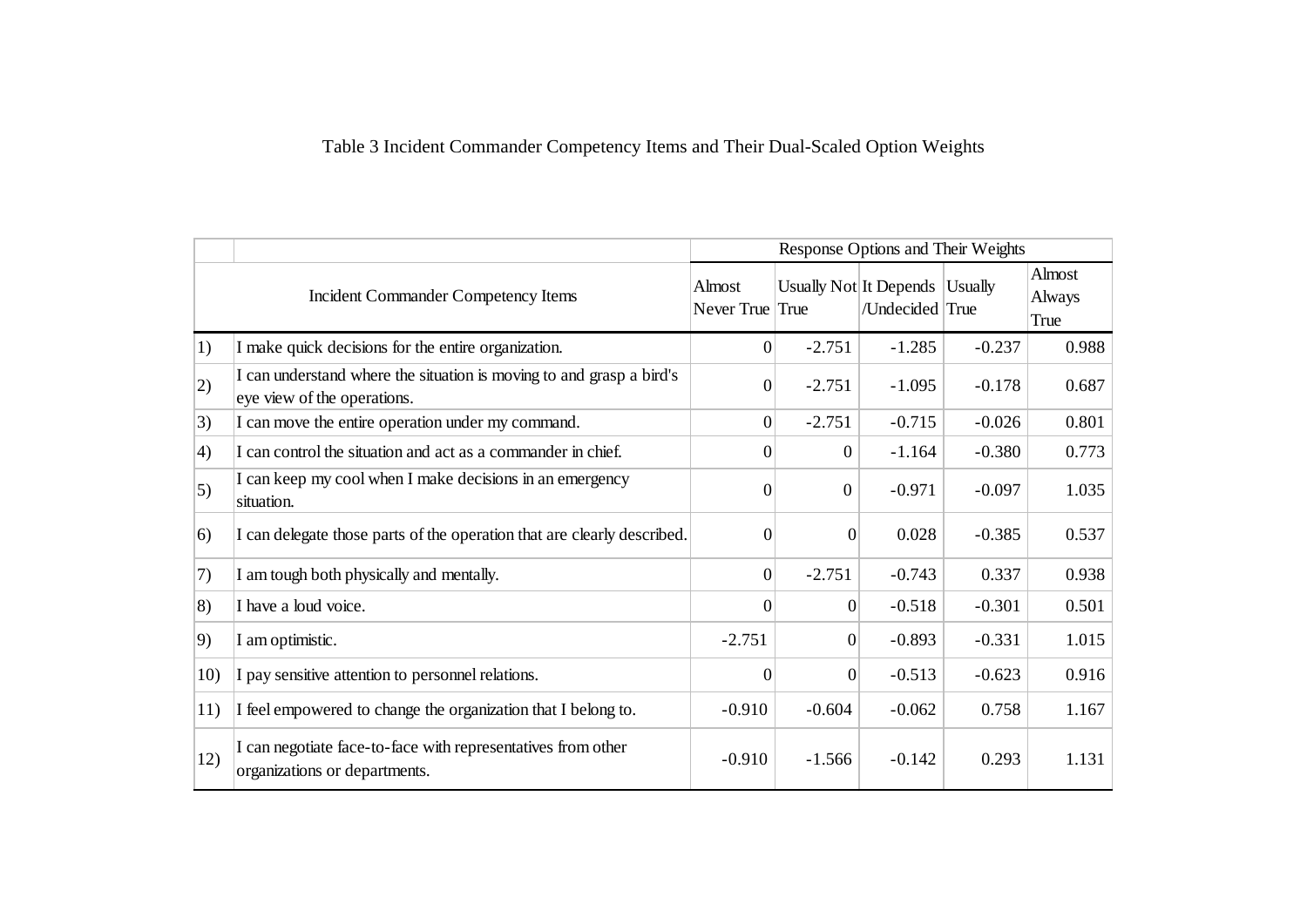| Items                     |                                                                                                                                                                                                                                                                   | Scaled Weights |                        |                                                                         |                 |  |  |  |
|---------------------------|-------------------------------------------------------------------------------------------------------------------------------------------------------------------------------------------------------------------------------------------------------------------|----------------|------------------------|-------------------------------------------------------------------------|-----------------|--|--|--|
|                           |                                                                                                                                                                                                                                                                   | Appropriate    | Appropriate<br>are met | Not Appropriate<br>if certain conditions if certain conditions<br>exsit | Not Appropriate |  |  |  |
| Operation                 |                                                                                                                                                                                                                                                                   |                |                        |                                                                         |                 |  |  |  |
|                           | Mr. A is an ambulance team member. He noticed that a medical doctor on the incident site was not<br>conducting proper triage due to lack of knowledge. Mr. B. suggested to his superior commander that<br>the doctor should be replaced.                          | 0.490          | 0.296                  | $-2.280$                                                                | $-0.578$        |  |  |  |
|                           | Mr. B is a firefighter team leader raised his voice to stop a family member dashing into her burning<br>house and told his team members to take her out of the site. This action caused a delay in fire<br>extinguishing operation.                               | 0.262          | $-2.349$               | $-0.563$                                                                | $\theta$        |  |  |  |
| Management Staff          |                                                                                                                                                                                                                                                                   |                |                        |                                                                         |                 |  |  |  |
|                           | Mr. C is an emergency management center staff supporting the incident commander who is fighting<br>against a moderate size fire in a residential area. Mr.D noticed that a home of one of the most<br>influencial business leaders is nearby the incident site an | $-0.300$       | 0.967                  | $-0.477$                                                                | $-0.566$        |  |  |  |
|                           | Mr. D was supporting a field commander managing several teams at a flooding incident site. Mr. E<br>overheard that a veteran firefighter insisting that he was more experienced in this situation and<br>therefore he should be granted the power to commad the t | $\Omega$       | 0.732                  | 0.241                                                                   | $-0.078$        |  |  |  |
| <b>Incident Commander</b> |                                                                                                                                                                                                                                                                   |                |                        |                                                                         |                 |  |  |  |
|                           | Mr. E took an incident commander position in order to manage an onset of serious infectious desease.<br>The head of the municipality gave some advise to him when he was asked to take the responsibility.<br>Mr. F thought the advise being quite valid and th   | $-0.230$       | $-0.228$               | $-0.125$                                                                | 0.792           |  |  |  |
|                           | In order to raise a sense of teamwork, Mr. F, a team leader, tried to pursuade a less sociable member<br>to spend more time with his team members outside of work.                                                                                                | $-0.626$       | 0.505                  | $-0.240$                                                                | $-0.279$        |  |  |  |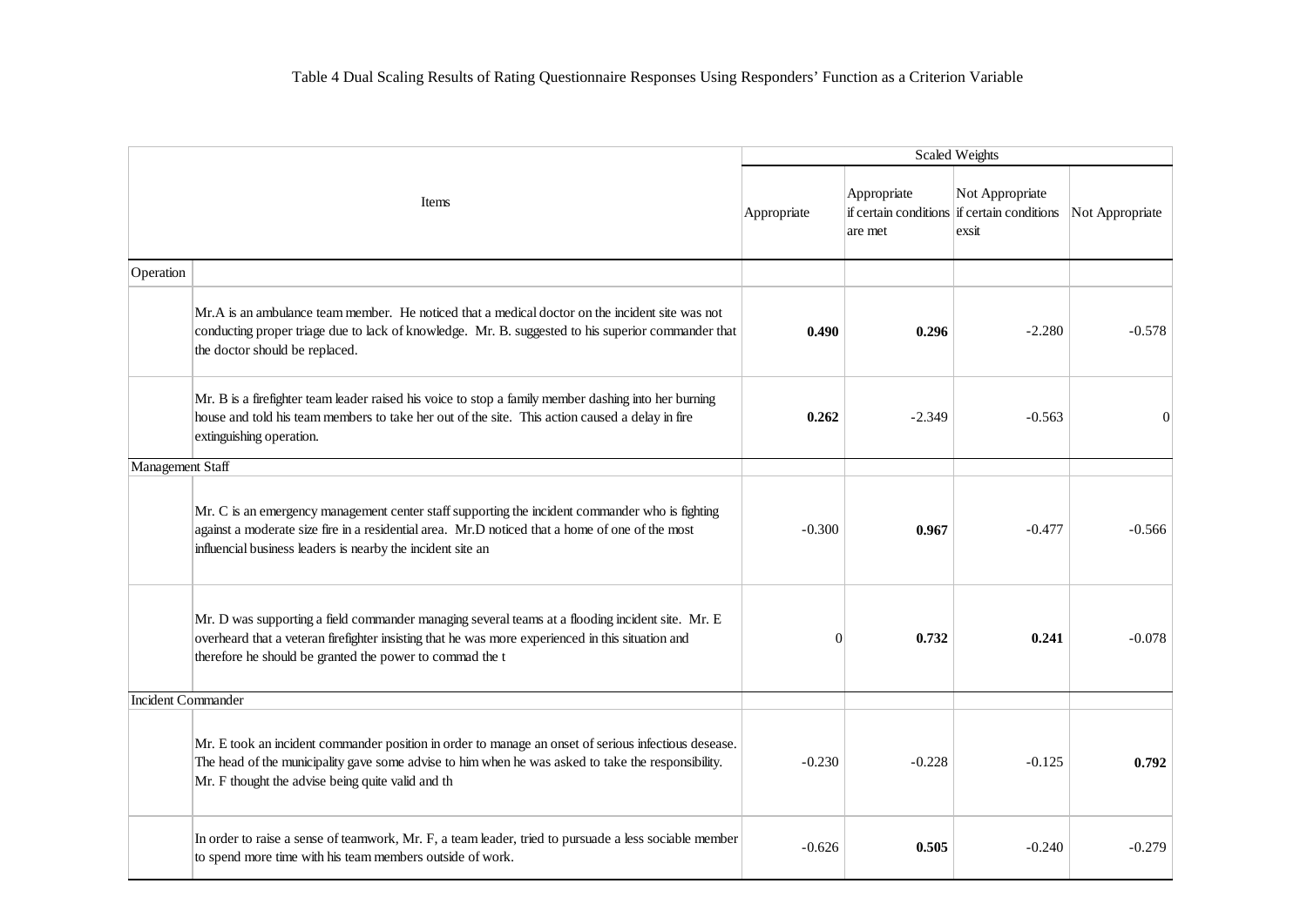|                                                                                                                                                                                                                                                                                                                       | Tuetor Triary sis resource of TTee Triis wer Questionnan's responses (Van                        | Factor1           | Factor <sub>2</sub> | mmax ixouun<br>Factor3 | Factor4       |                |
|-----------------------------------------------------------------------------------------------------------------------------------------------------------------------------------------------------------------------------------------------------------------------------------------------------------------------|--------------------------------------------------------------------------------------------------|-------------------|---------------------|------------------------|---------------|----------------|
| Questions                                                                                                                                                                                                                                                                                                             | <b>Categorized Answers</b>                                                                       | Operation1        | Management          | Operation2             | Incident      | Communality    |
|                                                                                                                                                                                                                                                                                                                       |                                                                                                  |                   | Staff               |                        | Command       |                |
| You have arrived at the incident site as a four-member team<br>leader with very limited prior information except location and<br>general information about the nature of the incident. Various                                                                                                                        |                                                                                                  |                   |                     |                        |               |                |
| organizations and personnels are gathering to the site, however,<br>things are chaotic at the moment. As a team leader, you will                                                                                                                                                                                      |                                                                                                  |                   |                     |                        |               |                |
|                                                                                                                                                                                                                                                                                                                       | 1) Engage in activities as a four member team                                                    | 0.005             | $-0.014$            | 0.888                  | $-0.181$      | 0.821          |
|                                                                                                                                                                                                                                                                                                                       | 2) Stand by at a staging area                                                                    | $-0.012$          | $-0.115$            | 0.541                  | 0.279         | 0.384          |
|                                                                                                                                                                                                                                                                                                                       | 3) Ask for a direction and covey it to the team                                                  | 0.859             | $-0.074$            | 0.047                  | $-0.102$      | 0.757          |
|                                                                                                                                                                                                                                                                                                                       | 4) Engage in an action plan as a part of unified operation units                                 | 0.627             | $-0.056$            | 0.157                  | 0.056         | 0.425          |
| As soon as you started activities, one of your team members<br>was panicked and attempted to initiate action without your<br>command. As a leader, you will                                                                                                                                                           |                                                                                                  |                   |                     |                        |               |                |
|                                                                                                                                                                                                                                                                                                                       | 1) Calm down the excited member with a non-threatening manner                                    | 0.768             | $-0.138$            | 0.327                  | $-0.082$      | 0.722          |
| While engaging in the mission, your team was separated from<br>the incident commander and the other teams. You cannot<br>communicate to them either. As a leader, you will                                                                                                                                            |                                                                                                  |                   |                     |                        |               |                |
|                                                                                                                                                                                                                                                                                                                       | 1) Solve the current problem by our own selves                                                   | 0.250             | 0.116               | 0.654                  | $-0.131$      | 0.521          |
|                                                                                                                                                                                                                                                                                                                       | 2) Examine the seriousness of the situation                                                      | 0.030             | 0.579               | 0.327                  | $-0.536$      | 0.730          |
| Consider that you are now at the emergency management center<br>supporting the operation as a management staff. Before the<br>incident commander arrives at the site, you have received the<br>request for more equipments from an on-site team. You have<br>not yet grasped the full view of the situation. You will |                                                                                                  |                   |                     |                        |               |                |
|                                                                                                                                                                                                                                                                                                                       |                                                                                                  |                   |                     |                        | $-0.041$      |                |
|                                                                                                                                                                                                                                                                                                                       | 1) Respond to the request<br>2) Establish the command structure before responding to the request | 0.035<br>$-0.272$ | $-0.661$<br>0.595   | $-0.024$<br>0.017      | $-0.116$      | 0.441<br>0.442 |
| Consider that you are at the incident site and assisting the<br>incident commander as his management staff. You noticed that<br>the commander participated in a particular operation unit and<br>his decesions to other teams began being inappropriate. As a<br>management staff, you will                           |                                                                                                  |                   |                     |                        |               |                |
|                                                                                                                                                                                                                                                                                                                       | 1) Contact the commander.                                                                        | 0.391             | 0.568               | $-0.096$               | $-0.041$      | 0.487          |
|                                                                                                                                                                                                                                                                                                                       | 2) Assist the commander.                                                                         | 0.162             | 0.397               | $-0.345$               | 0.087         | 0.310          |
| Consider that you are the incident commander for this event<br>with five or six teams under your control. A turmoil occurred at<br>the incident site because the commander of the other emergency<br>organization gave directions that are different from yours. As a<br>commander, you will                          |                                                                                                  |                   |                     |                        |               |                |
|                                                                                                                                                                                                                                                                                                                       | 1) Emphasize that I am in charge.                                                                | 0.222             | $-0.464$            | $-0.361$               | $-0.025$      | 0.396          |
| Consider that you are the incident commander for this event.<br>The media broadcasted a news that was very critical to your<br>decision leasing a civic protest against your operation. This<br>turmoil affected your command control. As an incident<br>commander, you will                                          | 2) Unify the commanding structure.                                                               | 0.065             | $-0.510$            | $-0.013$               | $-0.212$      | 0.310          |
|                                                                                                                                                                                                                                                                                                                       | 1) Open a press conference.                                                                      | $-0.257$          | $-0.199$            | $-0.201$               | $-0.698$      | 0.633          |
|                                                                                                                                                                                                                                                                                                                       | 2) Conduct public relation activities through media.                                             | $-0.548$          | $-0.250$            | $-0.081$               | $-0.179$      | 0.401          |
|                                                                                                                                                                                                                                                                                                                       | 3) firmly pursue the mission as planned.                                                         | $-0.284$          | $-0.093$            | 0.208                  | 0.553         | 0.439          |
|                                                                                                                                                                                                                                                                                                                       | 4) maintain command control.                                                                     | 0.255             | 0.210               | $-0.179$               | 0.680         | 0.603          |
| You are put into a situation where you take a commad with<br>newly assigned team units, none of those team leaders are<br>familiar to you. As a commander, you will                                                                                                                                                   |                                                                                                  |                   |                     |                        |               |                |
|                                                                                                                                                                                                                                                                                                                       | 1) Present an incident action plan                                                               | $-0.450$          | 0.037               | 0.273                  | 0.008         | 0.279          |
|                                                                                                                                                                                                                                                                                                                       | 2) Give simple and clear directions.                                                             | $-0.128$          | $-0.287$            | $-0.141$               | 0.578         | 0.453          |
|                                                                                                                                                                                                                                                                                                                       | 3) Put the teams under control.                                                                  | $-0.071$          | $-0.295$            | 0.041                  | 0.126         | 0.110          |
|                                                                                                                                                                                                                                                                                                                       | 4) Examine skills and expertise of team leaders.                                                 | $-0.192$          | $-0.038$            | $-0.325$               | $-0.083$      | 0.151          |
|                                                                                                                                                                                                                                                                                                                       | Eigenvalues<br>Variance Accounted For (%)                                                        | 3.096<br>14.7%    | 2.578<br>12.3%      | 2.194<br>10.4%         | 1.944<br>9.3% |                |
|                                                                                                                                                                                                                                                                                                                       |                                                                                                  |                   |                     |                        |               |                |

#### Table 5 Factor Analysis Results of Free-Answer Questionnaire Responses (Varimax Rotation)